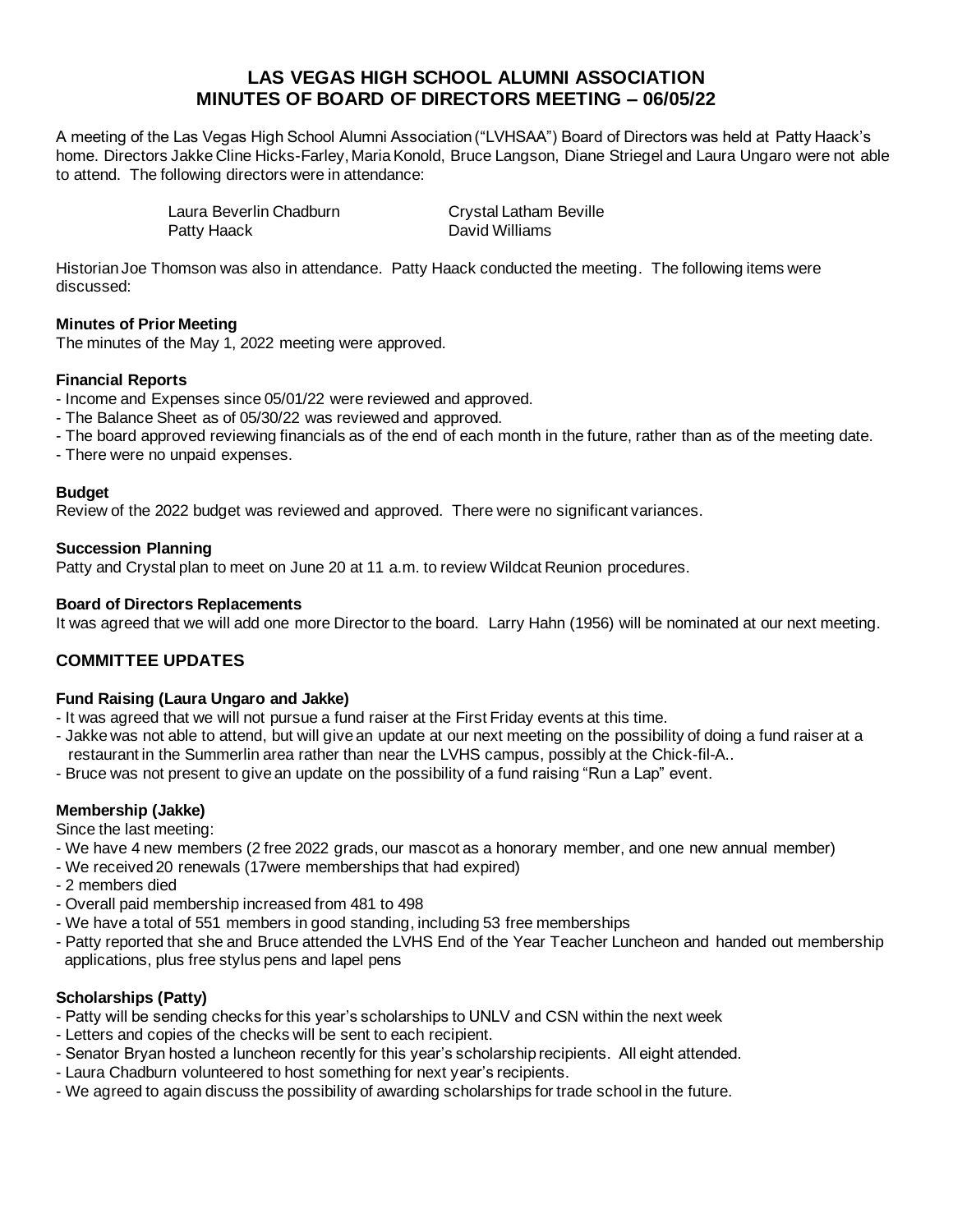# **Wildcat Lair & Alumni Museum (Bruce, Jakke and Crystal)**

No update given.

# **PROGRAMS, PROJECTS AND GOALS**

#### **Class Reunions (Patty)**

The following are the classes we know of so far that are planning reunions this year: 1952, 1962, 1967, 1972, 1997, and 2012. Class of 2001 is also holding a reunion, delayed from 2021.

#### **Grants (Donor)**

We used the remainder of our donor's funds and granted a request in the amount of \$982 for AP and Class fees since the last meeting.

#### **Grants (LVHSAA)**

We contributed \$439.29 from our LVHSAA grant funds toward the \$982 grant for AP and Class fees. At our February meeting, Laura Ungaro volunteered to check into availability of grants from other organizations for students. She also volunteered to write the grant requests. Laura was not able to attend this meeting.

#### **Historian (Joe)**

No update given.

# **Homeless and Needy Students (Diane)**

No new requests.

# **LVA Legacy Project (Bruce)**

No update given.

#### **LVA Liaison & Memorabilia Display (Joe)**

Joe will be updating the memorabilia display at LVA during the summer and prior to the Wildcat Reunion.

# **Scholarship Mentoring (Laura Chadburn)**

The letter that Laura designed be sent in the near future to previous LVHSAA scholarship recipients. It will contain a QR code. Dave has an email address that will be used for update responses.

#### **Senior Squares Maintenance (Maria)**

No update given.

# **Vehicle Donation Program (Bruce)**

No update given.

#### **Website (Dave)**

Dave recently updated the Wildcat Reunion information on our website and also added a message about yearbooks available for donations to our scholarship fund. Crystal volunteered to set up an Instagram account for the LVHSAA.

#### **Wildcat Reunion 2022 (Bruce & Patty)**

A committee meeting was held immediately after the board meeting. It was agreed that we will show the 7 minute long video with Senator Bryan at this year's reunion.

# **OLD BUSINESS**

#### **Annual Membership Meeting and Elections**

- Held onThursday, May 19 at 5 p.m. in the LVHS Cafeteria.
- Maria Konold was re-elected to the board. Details are in the minutes of that meeting.
- It was suggested that we hold the next annual meeting earlier in the year. Patty will check into this possibility.

# **"Meet and Greet" Meeting at LVHS**

A "meet and greet" with LVHS faculty, LVHS seniors and parents, Student Council and some of our 2022 scholarship recipients was held in during the first hour of the Annual Membership Meeting.